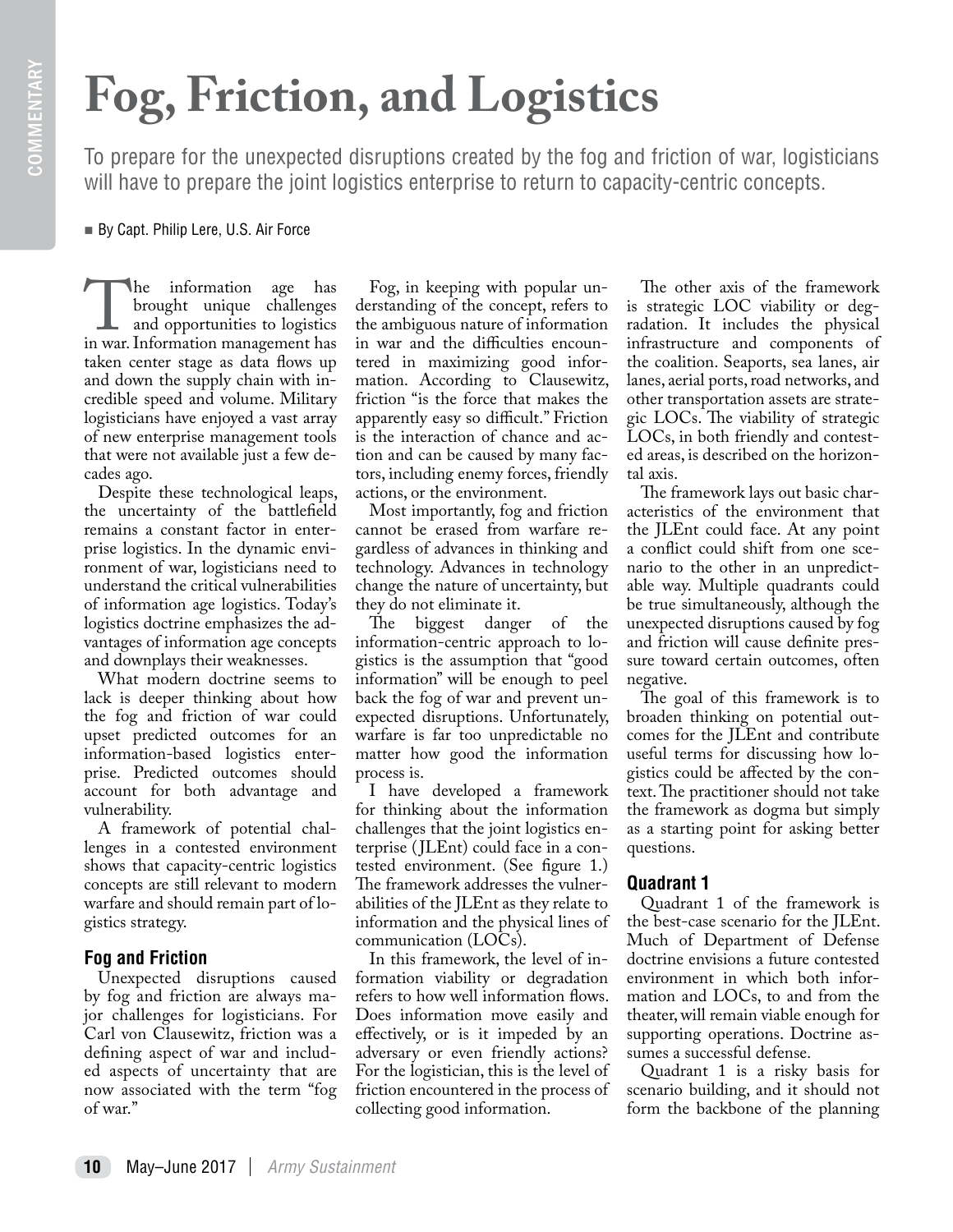process. Should events break in favor of a U.S. coalition, the JLEnt will be able to perform as envisioned, so little needs to be added here about a best-case outcome.

### **Quadrant 2**

The Quadrant 2 scenario aligns with predicated doctrinal outcomes in the information space because it assumes the networks will be protected and viable enough for operations. Computer networks and data systems will be adequately defended and information will flow as needed for command and control. Portions of the supply chain, however, could be degraded or closed by an audacious adversary.

In this scenario, the JLEnt will once again be forced to overcome physical limitations more than informational friction points. Despite intact information nodes, the degraded supply chain will be the defining theme of this scenario. Capacity-centric ideas, such as pre-positioned supplies, will

play a sizable role if LOCs are not viable and reliable.

An adversary could attack the LOCs in many ways. Some techniques already available include autonomous torpedoes capable of traveling long distances to U.S. seaports and drones operating in swarms around key airfields.

It is possible that even strategic nodes in the United States could be challenged with these techniques. This type of attack is becoming easier to carry out as technology proliferates for advanced adversaries.

The "openers," capabilities in the force that can be used to open new logistics nodes, will be invaluable tools for this type of scenario. An opener capability may require creative technological solutions for moving materiel. This includes shipto-shore and shore-to-ship capabilities in the event that friendly ports are compromised.

The hastily deployed and strategically significant "Mulberry harbours" that the British developed during World War II are a good example of the type of opener capability that will be required in a contested environment. The joint task force–port opening ( JTF–PO) is a more recent example. The JTF–PO would require major expansion if aspects of the contested environment fall into Quadrant 2.

Today's JTF–PO may not be robust enough to deal with multiple strategic LOC closures in both friendly and contested territories. It is safe to assume that in any scenario with degraded LOCs the concepts of decentralization and the use of openers will be critical capabilities.

#### **Quadrant 3**

In the Quadrant 3 scenario, the information environment is degraded or blocked but the strategic LOCs remain viable. Again, the JLEnt may have to move away from an information-centric approach as the tools of the information age be-



*Figure 1. This framework addresses the vulnerabilities of the joint logistics enterprise as they relate to information and the physical lines of communication (LOCs). The level of information viability or degradation refers to how well information flows.*